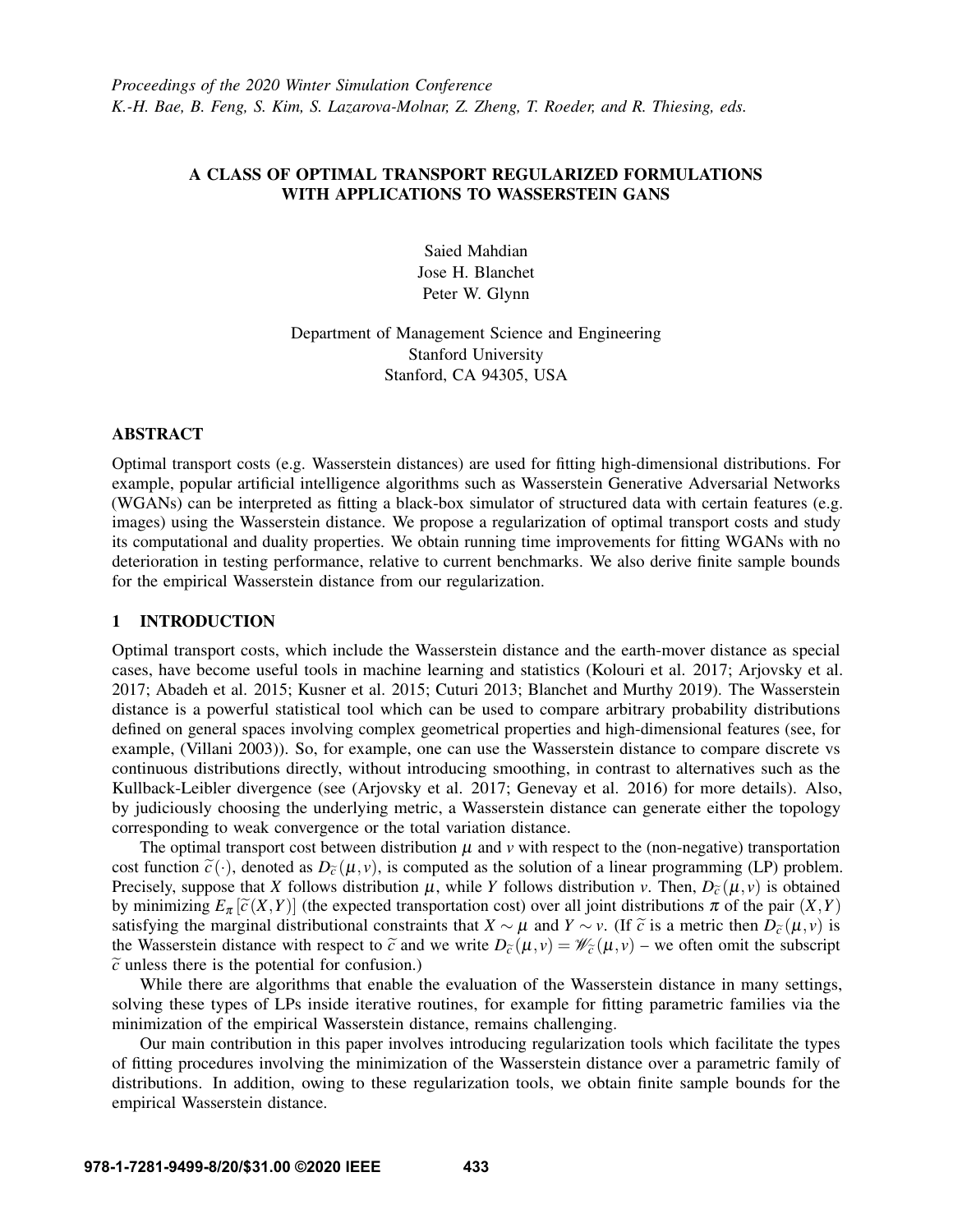An application that is interesting involves so-called WGAN (Wasserstein Generative Adversarial Network) simulators, which are of significant interest in artificial intelligence, see [\(Arjovsky et al. 2017\)](#page-10-0).

A WGAN simulator is typically calibrated as follows. Suppose that  $\mu_n$  encodes a target empirical measure which is a proxy for  $\mu_{\infty}$  and from which we wish to generate objects. Assume that  $\{\mu(\theta): \theta \in \Theta\}$ is a parametric family of distributions that we wish to use to approximate  $\mu_{\infty}$ . We are interested in solving

<span id="page-1-0"></span>
$$
\min_{\theta \in \Theta} \mathscr{W}_{\widetilde{c}}(\mu(\theta), \mu_n) = \min_{\theta \in \Theta} \sup_{f : |f(x) - f(y)| \le \widetilde{c}(x, y)} E_{\mu(\theta)}[f(X)] - E_{\mu_n}[f(Y)]. \tag{1}
$$

The functions *f* in the inner sup are known as 'actor critics'. These functions are typically parameterized using a family of neural networks. Moreover,  $\mu(\theta)$  is often encoded as the output of another neural network family with random (e.g. Gaussian) initial input and with parameters encoded by  $\theta$ . The WGAN can be interpreted via [\(1\)](#page-1-0) as a procedure in which two different neural networks are interacting against each other.

In order to calibrate  $\mu(\theta)$  it is common to use an iterative procedure which involves an inner and an outer loop corresponding to the min-max structure of the WGAN. The inner loop involves the evaluation of an optimal actor critic function *f* (which depends on the current parameter  $\theta$  to be updated at the outer loop). A fair amount of experimentation and implementation tricks have been developed which can yield convergence to a reasonable solution, [\(Gulrajani et al. 2017\)](#page-11-4). All of these tricks can be easily adapted to our regularization formulation and we are able to show improved training time in our numerical experiments.

WGANs represent just one of many data-driven settings in which Wasserstein distance can be used as a fitting tool. In all of them, the distribution  $\mu_n$  is used as a surrogate for an underlying measure  $\mu_\infty$  which is the target that one wishes to learn. It is natural then to recognize that  $\mu_n$  is an imperfect/noisy description of  $\mu_{\infty}$  and that any other distribution which is reasonably close to  $\mu_n$  (in the sense of being indistinguishable given the statistical noise associated to any finite sample) should yield a similar performance to that of  $\mu_n$ . This perspective is particularly important in light of the fact that non-parametric empirical estimators of the Wasserstein distance converge slowly (at rate  $O(n^{-1/d})$ ) where *d* is the underlying dimension of the distribution and *n* is the number of samples, see [\(Dudley 1969;](#page-10-4) [Weed and Bach 2019\)](#page-11-5). So, it is natural to take the view that plausible variations of the data can be used to facilitate the estimation of optimal transport costs.

Using this insight, we provide a formulation which regularizes  $D_{\tilde{c}}(\mu_n,\mu)$ . In particular, our regularization formulation takes the generic form

<span id="page-1-1"></span>
$$
G_{\delta}\left(\mu_{n},\mu\right)=\inf\{D_{\widetilde{c}}\left(v,\mu\right):v\in\mathscr{D}_{\delta}\left(\mu_{n}\right)\},\tag{2}
$$

where  $\mathscr{D}_{\delta}(\mu_n) = \{v : D_c(\mu_n, v) \le \delta\}$ , for some optimal transport cost  $D_c(\mu_n, v)$  depending on a cost function *c*. As  $\delta \rightarrow 0$ , under mild continuity assumptions, we recover the standard optimal transport cost.

The map  $\mu_n \mapsto G_\delta(\mu_n, \mu)$  is intuitively a more regular object than  $G_0(\mu_n, \mu) = D_{\tilde{c}}(\mu_n, \mu)$  as it is less it is less it is less it is less it is less it is less it is less it is less it is less it is less intuitive sensitive to small perturbations of  $\mu_n$ . Of course, this type of regularity is also achieved by maximizing over a neighborhood of  $\mu_n$  (instead of minimizing), but this operation leads to computational complications because the optimal transport cost is a convex functional. The dual formulation of the optimal transport costs can be used to connect our regularization, at least formally, to smoothing techniques that are often used in the non-smooth convex optimization literature [\(Nesterov 2005\)](#page-11-6).

As indicated earlier, the regularization approach that we take is particularly meaningful given the slow rates of convergence in the empirical estimation of Wasserstein distances. Moreover, since the estimated Wasserstein distance is a positive random variable, the statistical error is likely to often have a right-tail bias, thus the minimization operation that we apply in [\(2\)](#page-1-1) to regularize the Wasserstein distance is also sensible as a means of mitigating this bias. However, we need to be careful to not overcompensate. So, we also provide statistical learning bounds which can be used to ensure a choice of  $\delta$  which enables the use of  $G_{\delta}(\mu_n, \mu)$ , plus a small correction term, as an upper bound for  $D_{\tilde{c}}(\mu_{\infty}, \mu)$ . These statistical learning bounds are presented in Theorem [4.](#page-5-0) The parameter  $\delta > 0$  could also be chosen by a cross-validation procedure.

There are other regularization methods for estimating optimal transport costs. Some of these techniques require some smoothness or absolute continuity between the measures involved; this occurs, for example,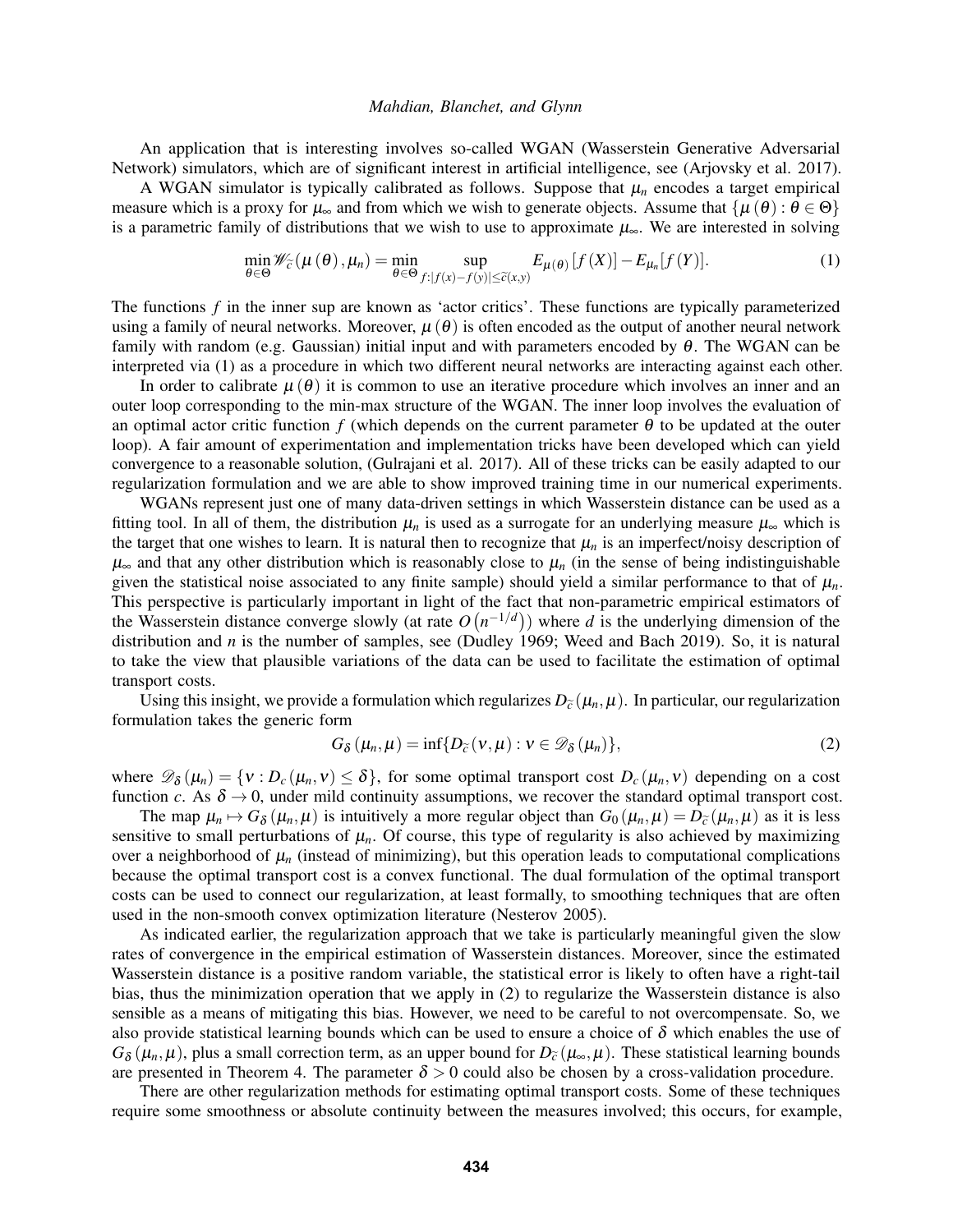when using entropic regularization, [\(Cuturi 2013;](#page-10-2) [Sanjabi et al. 2018\)](#page-11-7). Others impose low rank constraints, as in [\(Forrow et al. 2019\)](#page-11-8), in the setting of domain adaptation, and others [\(Sanjabi et al. 2018;](#page-11-7) [Gulrajani](#page-11-4) [et al. 2017;](#page-11-4) [Gao et al. 2017\)](#page-11-9) focus on specific applications such as Wasserstein GANs. In particular, [\(Gao](#page-11-9) [et al. 2017\)](#page-11-9) study an empirical risk minimization framework and propose a similar WGAN formulation to ours but our formulation does not require cost functions to be differentiable, we provide expressions which are simpler to use for computation, and we also supply out-of-sample generalization bounds.

Our regularization technique does not require smoothing or low rank properties. It acts directly at the same level of generality as the original optimal transport formulation. However, we are able to show that  $G_{\delta}(\mu_n, \mu)$  can often be evaluated directly and conveniently in terms of  $D_{\tilde{c}}(\mu_n, \mu)$ , leading to a variation of the continual transport cost formulation which can then be used in conjunction with any of the requl the optimal transport cost formulation which can then be used in conjunction with any of the regularization methods mentioned earlier. So, we do not see our work as a competitor to these regularization methods. Our approach can be reasonably viewed a pre-conditioning step which can be applied before any regularization tool that uses additional data structure.

In the context of WGANs, in Section [2](#page-4-0) we show that under mild assumptions,

<span id="page-2-1"></span>
$$
\min_{\theta} \min_{\mathcal{W}(\mu_n, v) \leq \delta} \mathcal{W}(\mu_{\theta}, v) = \min_{\theta} \sup_{f : |f(x) - f(y)| \leq \widetilde{c}(x, y)} \left( E_{\mu(\theta)} \left[ f(X) \right] - E_{\mu_n}[f(Y)] - \delta \right)^+.
$$
 (3)

So, our regularization technique corresponds to 'flattening' of the optimization surface in the parameter space  $\theta$ . The amount of flattening is governed by  $\delta$ , which should correspond to the degree of ambiguity in the data, measured from a statistical point of view. This flattening has the effect of reducing the frequency of iterates of the generative network, parameterized by  $\theta$ , relative to the actor critic iterates, represented by *f* . While this implementation device (i.e. iterating the actor critic more often than the generator) is used in practice to speed up training times, our approach is theoretically supported from an optimality perspective.

In summary, our Optimal Transport regularization (OTR) formulation suggests that training of the generative network can be reduced without loss of performance if  $\delta > 0$  is well calibrated to reflect the size of plausible statistical noise, using cross validation. We validate our findings by experimenting on the image data sets MNIST and CIFAR10.

The rest of the paper is organized as follows. In Section [2](#page-2-0) we introduce the standard optimal transport problem and present our OTR regularization formulation, convenient simplified expressions (such as [\(3\)](#page-2-1)) and strong duality results. In Section [3,](#page-5-1) we discuss statistical learning bounds for our empirical estimator. Our numerical examples (in Section [4\)](#page-5-2) suggest that our OTR estimator is often a better upper bound than the standard Wasserstein estimator. The proofs of all theorems are provided in the Appendix.

# <span id="page-2-0"></span>2 PROBLEM FORMULATION, INTERPRETATIONS AND TRACTABILITY

We start by formulating the standard optimal transport problem. To do so, we shall introduce notation which will also be useful when describing our proposed formulation. Throughout the paper we will consider distributions supported on metric spaces  $\mathscr{S}_X$  and  $\mathscr{S}_Y$  with metrics  $d_X$  and  $d_Y$ , respectively. We assume, for simplicity in the exposition that the spaces are complete, separable and compact.

We shall use X to denote a generic random variables taking values in  $\mathscr{S}_X$ . Likewise, a generic random variable *Y* will take values in  $\mathcal{S}_Y$ . The space of Borel probability measures defined on  $\mathcal{S}_X$  and  $\mathcal{S}_Y$  are defined as  $\Pi_X$  and  $\Pi_Y$ , respectively. We use  $\Pi_{X,Y}$  to denote the set of all couplings between *X*, *Y* (i.e. joint Borel probability measures on  $\mathscr{S}_X \times \mathscr{S}_Y$ ). Further,  $\Pi_{X,Y}(\mu_0, v)$  is the subset of  $\Pi_{X,Y}$  such that  $X \sim \mu_0$  and *Y* ∼ *v* (i.e. *X* follows distribution  $\mu$  and *Y* follows distribution *v*).

Given a generic element  $\pi \in \Pi_{X,Y}$ ,  $\pi_X$  is the marginal distribution of X and  $\pi_Y$  is the marginal distribution of *Y*. So,  $\pi \in \Pi_{X,Y}(\mu_0, v)$  implies that  $\pi_X = \mu_0$  and  $\pi_Y = v$ .

The standard optimal transport problem, also known as the Monge-Kantorovich problem, can be written as (see [\(Villani 2003\)](#page-11-2))

$$
\mathscr{P}_0: D_{\widetilde{c}}(\mu_0, v) = \min \{ \mathbb{E}_{\pi} \widetilde{c}(X, Y) : \pi \in \Pi_{X, Y}(\mu_0, v) \}
$$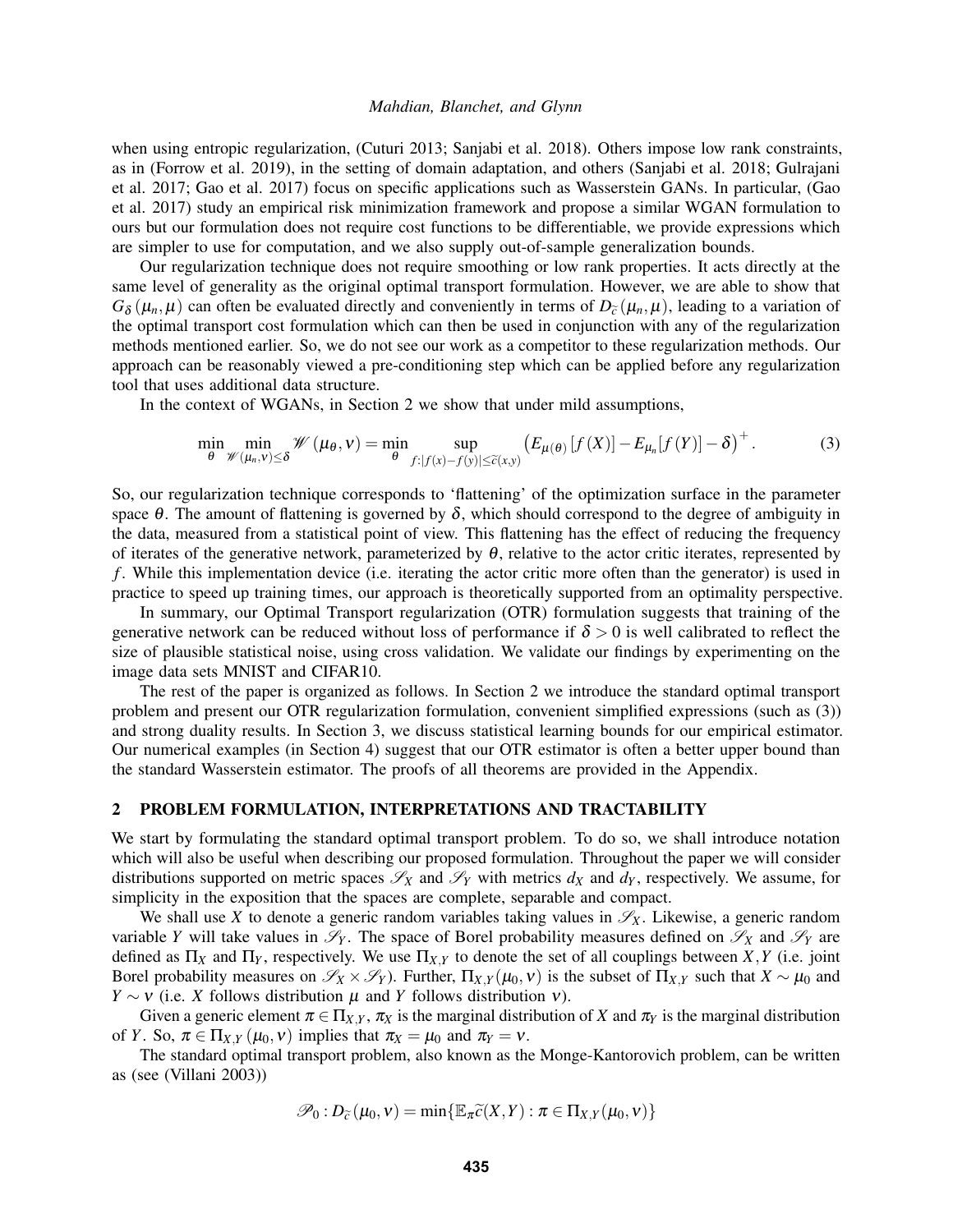where  $\tilde{c}: \mathscr{S}_X \times \mathscr{S}_Y \to [0,\infty)$  is a lower semicontinuous function. Clearly,  $D_{\tilde{c}}(\mu_0, v)$  is the solution of a linear programming problem (albeit, an infinite dimensional one). We now consider the corresponding dual. First, let  $C(\mathscr{S}_X)$  and  $C(\mathscr{S}_Y)$  be the space of continuous functions on  $\mathscr{S}_X$  and  $\mathscr{S}_Y$ , respectively. Next, define  $\mathscr{A}(\tilde{c}) = \{(\alpha, \beta) \in C(\mathscr{S}_X) \times C(\mathscr{S}_Y) : \alpha(x) + \beta(y) \leq \tilde{c}(x, y) \text{ for all } x \in \mathscr{S}_X, y \in \mathscr{S}_Y\}$ , then, the dual problem formulation of  $\mathcal{P}_0$  is

<span id="page-3-0"></span>
$$
\bar{\mathscr{P}}_0: \sup{\mathbb{E}_{\mu_0}\alpha(X)+\mathbb{E}_{\nu}\beta(Y)} : (\alpha, \beta) \in \mathscr{A}(\tilde{c})\}.
$$

It is known (see [\(Villani 2003\)](#page-11-2)) that strong duality holds.

To define our relaxed optimal transport formulation, we introduce the region  $\mathscr{D}_{\delta}(\mu_0) = \{v : D_c(\mu_0, v) \leq$  $\delta$ . We employ a lower semicontinuous cost function  $c : \mathcal{S}_X \times \mathcal{S}_X \to [0, \infty)$  satisfying  $c(x, x) = 0$ , so that  $\mathcal{D}_0(\mu_0) = {\mu_0}$ . As indicated in [\(2\)](#page-1-1), we are interested in  $G_\delta(\mu_0, v) = \min\{D_{\tilde{c}}(\mu, v): \mu \in \mathcal{D}_\delta(\mu_0)\}$ . We have replaced the inf in (2) by min because  $\mathcal{D}_0(\mu_0)$  is a compact set in the week convergence topo have replaced the inf in [\(2\)](#page-1-1) by min because  $\mathcal{D}_{\delta}(\mu_0)$  is a compact set in the weak convergence topology (Prohorov's theorem) and the optimal transport cost, as the supremum of linear and continuous functionals (by duality), is lower semicontinuous.

In terms of the dual problem  $\bar{\mathcal{P}}_0$ ,  $G_\delta(\mu_0, v) = \min_{\mu \in \mathcal{D}_\delta(\mu_0)} \sup_{(\alpha, \beta) \in \mathcal{A}(\tilde{c})} \mathbb{E}_{\mu} \alpha(X) + \mathbb{E}_{v} \beta(Y)$  is the form<br>relaxed formulation takes. The next result indicates that duality holds in this re our relaxed formulation takes. The next result indicates that duality holds in this representation, meaning, that min and sup can be exchanged, this will serve to provide useful interpretations for  $G_{\delta}(\mu_0, v)$ .

<span id="page-3-1"></span>**Theorem 1**  $G_{\delta}(\mu_0, \nu) = \sup_{(\alpha, \beta) \in \mathscr{A}(\widetilde{c})} \min_{\mu \in \mathscr{D}_{\delta}(\mu_0)} \mathbb{E}_{\mu} \alpha(X) + \mathbb{E}_{\nu} \beta(Y).$ 

The above theorem can be used to provide a formal interpretation of our regularization as a smoothing technique related to Nesterov's smoothing [\(Nesterov 2005\)](#page-11-6). We have

$$
G_{\delta}\left(\mu_{0},\nu\right) = \sup_{-\alpha,\beta \in \mathscr{A}(\widetilde{c})} \inf_{\mu \in \mathscr{D}_{\delta}\left(\mu_{0}\right)} E_{\nu} \beta\left(Y\right) - E_{\mu} \alpha\left(X\right) = \sup_{-\alpha,\beta \in \mathscr{A}(\widetilde{c})} \left(E_{\nu} \beta\left(Y\right) - \phi\left(\alpha;\mu_{0}\right)\right) \tag{4}
$$

where  $\phi(\alpha;\mu_0) = \sup_{\mu \in \mathcal{D}_{\delta}(\mu_0)} E_{\mu} \alpha(X)$  is a convex function of  $\alpha$ . The above representation coincides in form with the smoothing operator technique introduced by Nesterov, see [\(Nesterov 2005\)](#page-11-6), equation (2.2). The resulting smooth mapping in Nesterov's representation is to be considered as a function of  $v$ , namely  $v \mapsto G_\delta(\mu_0, v)$ . While we believe that it is interesting to study the transformation [\(4\)](#page-3-0) in future research for the purpose of smoothing optimal transport problems, we shall focus on studying  $G_{\delta}(\mu_0, v)$ . Note that controlling the size of  $\delta$  will guarantee the validity of statistical bounds when estimating optimal transport costs from empirical data.

In addition to the smoothing interpretation given by [\(4\)](#page-3-0), Theorem [1](#page-3-1) also admits an economic interpretation. Consider an agent who offers a transportation service to two customers. One of them wishes to transport a pile of sand out of his/her backyard (this pile of sand is modeled according to distribution  $\mu_0$ ), while the other customer wishes to cover a sinkhole in his/her own backyard (the profile of the sinkhole is modeled by distribution *v*). It would cost  $c(x, y)$  to transport mass from location *x* to location *y* if the customers arrange to solve this transportation problem among themselves. So, the agent would wish to charge a price  $\alpha(x)$  per unit of mass transported from location x to the first customer, a price  $\beta(y)$  per unit of mass transported from location *y* to the second customer, and would do so in such a way that it is cheaper to pay these prices than to pay the cost of transporting directly without the intervention of the agent, so  $\alpha(x) + \beta(y) \leq c(x, y)$ . But, of course, the agent wishes to maximize the total profit and this yields the dual interpretation for transporting items, encoded by distributions  $\mu_0$ , *v*. Theorem [1](#page-3-1) indicates that  $G_\delta(\mu_0, v)$ solves a distributionally robust revenue maximization problem, in which the agent selects a policy which is robust to perturbations in the shape of the pile of sand reported by the first customer.

Next, we provide another representation for  $G_{\delta}(\mu_0, v)$ , which forms the basis for the design of gradient and subgradient algorithms and further simplifications.

<span id="page-3-2"></span>**Theorem 2** 
$$
G_{\delta}(\mu_0, \nu) = (-1) \cdot \min_{\lambda \ge 0} \left\{ \lambda \delta + \max_{\pi \in \Pi_{W,Y}(\mu_0, \nu)} \mathbb{E}_{\pi} [h(W, Y, \lambda)] \right\}
$$
 where  $h : \mathcal{S}_X \times \mathcal{S}_Y \times \mathbb{R}_+ \to \mathbb{R}$  and  $h(w, y, \lambda) = \sup_x \{-\tilde{c}(x, y) - \lambda c(x, w)\}.$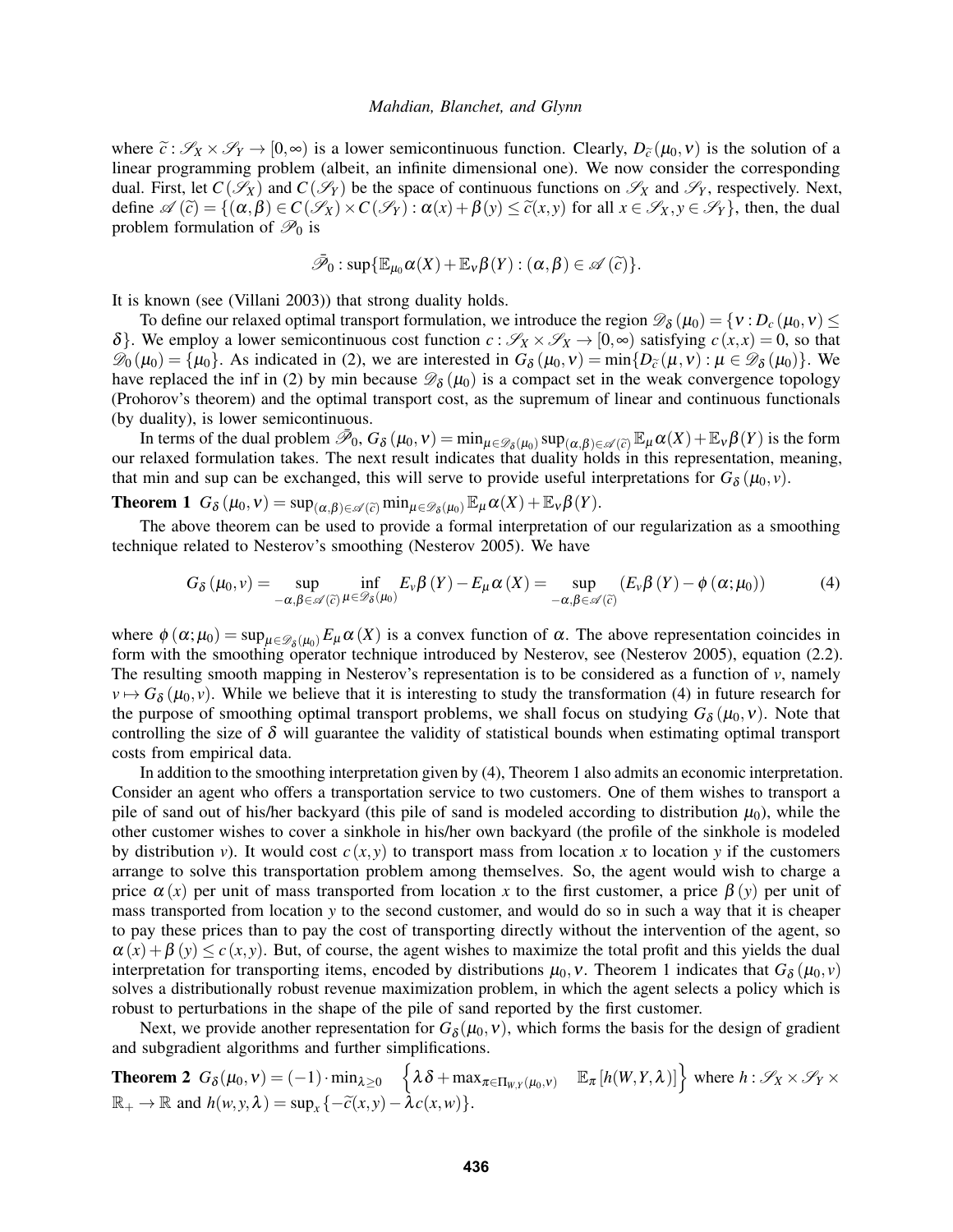The above result provides further insight into the smoothness properties introduced by our regularization technique. For instance, min-max representation justifies understanding our regularization as a regularization technique as in [\(Esfahani and Kuhn 2018;](#page-10-5) [Blanchet et al. 2019\)](#page-10-6). Also, consider the case  $\mathscr{S}_X = \mathscr{S}_Y$  and  $c = d_X$ . Then, the function  $h(w, z, \lambda)$  becomes  $\lambda$ -Lipschitz in the *w* argument. In particular, for all  $w_1, w_2 \in \mathscr{S}_X$ , *h*(*w*<sub>1</sub>,*z*,  $\lambda$ ) − *h*(*w*<sub>[2](#page-3-2)</sub>,*z*,  $\lambda$ ) ≤ sup<sub>*x*</sub> { $\lambda$ *c*(*x*,*w*<sub>2</sub>) −  $\lambda$ *c*(*x*,*w*<sub>1</sub>)} ≤  $\lambda$ *d<sub>X</sub>*(*w*<sub>1</sub>,*w*<sub>2</sub>). So, Theorem 2 implies that solving for  $G_\delta(\mu_0, v)$  is equivalent to solving a standard optimal transport problem with measures  $\mu_0, v$  and a cost function that which replaces  $\tilde{c}(x, y)$  by a cost function which is  $\lambda$ -Lipschitz in *w* and  $\lambda$  is regularized.

In view of Theorem [2,](#page-3-2) we define  $g(\lambda, \mu_0, v) = \lambda \delta + \max_{\pi \in \Pi_{W,Y}(\mu_0, v)}$   $\mathbb{E}_{\pi} [h(W, Y, \lambda)].$  Thus,  $G_{\delta}(\mu_0, v) =$  $(-1)$ ·min<sub> $\lambda > 0$ </sub>  $g(\lambda, \mu_0, \nu)$ . The function  $h(\cdot)$  is convex in  $\lambda$  and subsequently  $g(\cdot)$  is a convex function of λ. Hence, min<sub>λ>0</sub> *g*(λ, μ<sub>0</sub>, ν) is a convex optimization problem. Moreover, since lim<sub>λ→∞</sub> *g*(λ, μ<sub>0</sub>, ν) = ∞, the optimal solution set for min<sub> $\lambda>0$ </sub>  $g(\lambda,\mu_0,\nu)$  is bounded. Next, we provide a result which can be used as a basis for a subgradient algorithm to compute  $G_{\delta}(\mu_0, v)$ .

<span id="page-4-1"></span>**Theorem 3** If  $\mathscr{S}_X$ ,  $\mathscr{S}_Y$  are convex subsets of  $\mathbb{R}^d$  (for  $d \in \mathbb{N}$ ), and  $\tilde{c}_x$  are continuous, and  $\tilde{c}(\cdot, y) + \lambda c(\cdot, w)$  is a strictly convex function for  $\lambda > 0$  w and y then *h* is differentiable is a strictly convex function for  $\lambda \geq 0$ , w and y, then h is differentiable in  $\lambda$ . Further, the left-hand and right-hand partial derivatives of  $g(\lambda, \mu_0, \nu)$  with respect to  $\lambda$  are  $\delta + \min_{\pi \in \Pi^*(\lambda)} \mathbb{E}_{\pi} \left[ \frac{\partial}{\partial \lambda} h(W, Y, \lambda) \right]$  and

 $\delta + \max_{\pi \in \Pi^*(\lambda)} \mathbb{E}_{\pi} \left[ \frac{\partial}{\partial \lambda} h(W, Y, \lambda) \right]$  respectively where  $\Pi^*(\lambda)$  is set of optimal solutions to the problem  $\max_{\pi}$   $\mathbb{E}_{\pi \in \Pi_{W,Y}(\mu_0, v)} [h(W, Y, \lambda)].$ 

**Remark 1** Theorem [3](#page-4-1) still holds if the strict convexity condition for  $\tilde{c}(\cdot, y) + \lambda c(\cdot, w)$  is replaced with the condition that  $\arg\min_{x \in \mathcal{S}_X} {\{\widetilde{c}(x, y) + \lambda c(x, w)\}\}$  is a singleton for all  $\lambda \geq 0$ , w and *y*.

**Remark 2** Function *g* is differentiable at any point  $\lambda$  if and only if the set  $\left\{\mathbb{E}_{\pi}\left[\frac{\partial}{\partial\lambda}h(W,Y,\lambda)\right]|\pi\in\Pi^*(\lambda)\right\}$ is a singleton (for more details, see Corollary 4 of (Milgrom and Segal  $\hat{2}002\hat{)}$ )

Theorem [3](#page-4-1) suggests implementing a subgradient method [\(Bertsekas 2015\)](#page-10-7) to solve min<sub> $\lambda>0$ </sub> *g*( $\lambda, \mu_0, \nu$ ). In particular, at each iteration *t*, using  $\lambda_{t-1}$ , we can find  $\pi_{\lambda_{t-1}}$  (a member of  $\Pi^*(\lambda_{t-1})$ ) and then  $\lambda_t$ . We assume we have access to an oracle to solve for  $\Pi^*(\lambda)$ . Developing efficient methods to solve optimal transport problems for  $\Pi^*(\lambda)$  is a topic of separate interest which we will not focus in this paper. Once we arrive at the optimal solution  $(\lambda^*, \pi_{\lambda^*})$  (or a reasonable approximation of the optimal solution), then an optimal mapping between *y*, *x* solving min<sub> $\lambda > 0$ </sub>  $g(\lambda, \mu_0, v)$  can be constructed as follows.

- 1. For each point *y*, map it to a new point *w* using  $\pi_{\lambda^*}$ .
- <span id="page-4-0"></span>2. Find *x* as the solution to the problem  $\sup_x \{-\tilde{c}(x, y) - \lambda^* c(x, w)\}.$

We conclude this section with examples in which  $G_{\delta}(\mu_0, v)$  can be substantially simplified.

Example 1 (Wasserstein Distances of Order 2) Let  $\tilde{c}(x, y) = ||x - y||^2$  and  $c(x, w) = ||x - w||^2$ . Then,  $-G_\delta(\mu_0,\nu)=\min_{\pmb{\lambda} \geq 0} \Big\{ \delta \pmb{\lambda} - \Big(\frac{\pmb{\lambda}}{1+\pmb{\lambda}}\Big)$  $\left\{ \int \cdot \left( \min_{\pi \in \Pi_{W,Y}(\mu_0, \nu)} \mathbb{E}_{\pi} ||W - Y||^2 \right) \right\}$ . Let  $H_0 = \min_{\pi \in \Pi_{W,Y}(\mu_0, \nu)} \mathbb{E}_{\pi} ||W - Y||^2$ *Y*||<sup>2</sup>. Then the optimal  $\lambda$  is  $\lambda = \left(\sqrt{\frac{H_0}{\delta}} - 1\right)$  $\bigg)$ <sup>+</sup>.

**Example 2** (Wasserstein distance of order 1 and WGANs) Let  $\mathscr{S}_X = \mathscr{S}_Y$  with metric  $d_X =$ *d*<sub>*Y*</sub> = *d*. For this subsection, let  $\tilde{c}(x, y) = c(x, y) = d(x, y)$  for all  $x, y \in \mathcal{S}_X$ . First, we claim that if  $\lambda > 1$ ,  $h(w, y, \lambda) = -d(w, y)$  and if  $\lambda < 1$ ,  $h(w, y, \lambda) = -\lambda d(w, y)$ . This can be seen as follows. Let  $x_{(w, y)} =$  $\arg \max_{x \in \mathscr{S}_X} \{-d(x,y) - \lambda d(x,w)\}.$  Then for  $\lambda > 1$ ,  $-d(w,y) = -d(w,y) - \lambda \cdot d(w,w) \leq -d(x_{(w,y)},y) - \lambda \cdot d(w,w)$  $d(x_{(w,y)}, w) \Leftrightarrow \lambda \cdot d(x_{(w,y)}, w) \leq d(w,y) - d(x_{(w,y)}, y) \leq d(x_{(w,y)}, w) \Leftrightarrow (\lambda - 1)d(x_{(w,y)}, w) \leq 0 \Leftrightarrow x_{(w,y)} = w.$ A similar argument holds for  $\lambda < 1$ . In addition, since  $h(w, y, \lambda)$  is the supremum of Lipschitz functions, it is continuous in  $\lambda$ . So, for  $\lambda = 1$ ,  $h(w, y, \lambda) = -d(w, y)$ . For  $\lambda \ge 1$ , the minimum of  $g(\lambda, \mu_0, v)$  occurs at  $\lambda = 1$ . For  $\lambda \in [0,1]$ , if  $G_0(\mu_0, v) - \delta \le 0$ , the minimum of  $g(\lambda, \mu_0, v)$  occurs at  $\lambda = 0$ ; otherwise, the minimum occurs at  $\lambda = 1$ . So,

<span id="page-4-2"></span>
$$
G_{\delta}(\mu_0, v) = \max\{G_0(\mu_0, v) - \delta, 0\}.
$$
 (5)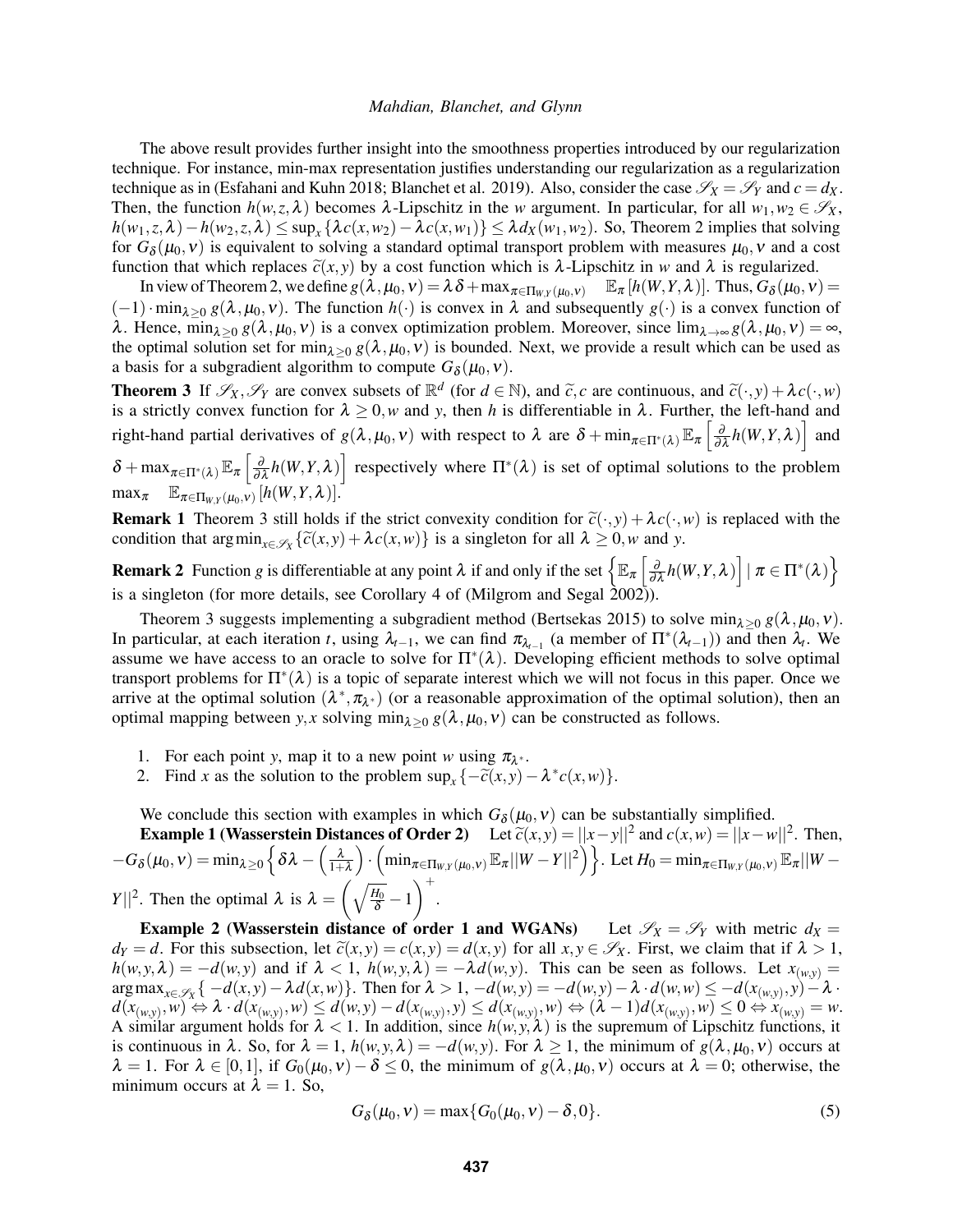Expression [\(5\)](#page-4-2) can be directly applied to training Wasserstein GANs. For additional background on these types of generative networks, see [\(Arjovsky et al. 2017;](#page-10-0) [Gulrajani et al. 2017\)](#page-11-4). Wasserstein GANs involve the optimization problem min<sub>θ</sub>  $G_0(\mu_n, \mu(\theta))$  where  $\mu_n$  is the empirical measure of a real dataset and  $\mu(\theta)$ is a parametric probability measure to be constructed using a generative network.

<span id="page-5-3"></span>Our *OTR for Wasserstein GANs* takes the form

$$
\min_{\theta} G_{\delta}(\mu_n, \mu(\theta)) = \min_{\theta} \max \{ G_0(\mu_n, \mu(\theta)) - \delta, 0 \} = \min_{\theta} \max_{f \in Lip(1)} \left( E_{\mu_n} f(X) - E_{\mu(\theta)} f(X) - \delta \right)^+, \quad (6)
$$

where  $Lip(1)$  represents the space of 1-Lipschitz functions with respect to the metric  $d(\cdot)$ . Note that  $\delta = 0$ recovers the problem for Wasserstein GANs. Our implementation involves just a small modification of standard Wasserstein GAN platforms. However, it is important to choose the regularization parameter  $\delta$ carefully. The next section provides statistical guidance to this effect.

Solving [\(6\)](#page-5-3) requires only a simple augmentation to any stochastic gradient descent procedure proposed for Wasserstein GANs. In particular, [\(5\)](#page-4-2) implies  $\nabla_{\theta} G_{\delta}(\mu_n, \mu(\theta)) = \nabla_{\theta} G_0(\mu_n, \mu(\theta)) \mathbb{1} (\hat{G}_0(\mu_n, \mu(\theta)) \ge \delta)$ where  $\mathbb{1}(\cdot)$  is the indicator function. So, in a stochastic gradient descent implementation,  $\theta$  should be updated only when  $\mathbb{1}(G_0(\mu_n,\mu(\theta)) \ge \delta)$  and the procedure will be the same as for Wasserstein GANs. Experiment results are provided in Section [4.](#page-5-2)

# <span id="page-5-1"></span>3 THE STATISTICS OF THE OTR PROBLEM

In the previous section we studied the optimization problem min<sub> $\lambda>0$ </sub>  $g(\lambda,\mu_0,v)$  with respect to any distribution  $\mu_0$ . In this section, we study statistical guarantees when  $\mu_0$  is given by an empirical measure  $\mu_n$  of i.i.d. observations, so its canonical representation takes the form  $\mu_n(dx) = n^{-1} \sum_{j=1}^n \delta_{X_i}(dx)$ , with the  $X_i$ 's being i.i.d. copies of some distribution  $\mu_{\infty}$ . We derive a confidence interval for  $G_0(\mu_0, v)$  through the use of concentration inequalities. In this section, we focus on the case where  $\mathscr{S}_X = \mathscr{S}_Y$  and  $d_X = d_Y$ . In addition, for all  $x, y \in \mathscr{S}_X$ , we set  $c(x, y) = d^k(x, y)$  where  $k \ge 1$ .

Suppose  $c, \tilde{c}$  are Lipschitz functions with Lipschitz constants  $L(c)$  and  $L(\tilde{c})$  respectively. As a result, *h*(*w*, *y*,  $\lambda$ ) is Lipschitz in (*w*, *y*) with Lipschitz constant  $K_{\lambda} = O(L(c)\lambda \vee L(\tilde{c}))$ . Define

$$
\varepsilon(n,\rho,\zeta,K_\lambda)=\sqrt{\frac{\log(\frac{1}{\rho})}{2n}}+4\zeta K_\lambda+\frac{8\sqrt{2}K_\lambda}{\sqrt{n}}\int_{\zeta/4}^{4diam(\mathscr{S}_X)}\sqrt{\mathscr{N}(\mathscr{S}_X,d_X,\xi/4)\log\left(2\left\lceil\frac{2diam(\mathscr{S}_X)}{\xi}\right\rceil+1\right)}d\xi
$$

where  $\mathcal{N}(\mathcal{S}_X, d_X, \xi)$  is the  $\xi$ -covering number for  $(\mathcal{S}_X, d_X)$ .

<span id="page-5-0"></span>**Theorem 4** For  $k = 1, d \ge 2, \zeta > 0, \delta \ge 0, \lambda > L(\tilde{c})$  with probability at least  $1 - \rho$ ,  $G_0(\mu_{\infty}, v) \le G_{\delta}$ **Theorem 4** For  $k = 1, d \ge 2, \zeta > 0, \delta \ge 0, \lambda > L(\tilde{c})$  with probability at least  $1 - \rho$ ,  $G_0(\mu_\infty, v) \le G_\delta(\mu_n, v) +$  $\varepsilon(n,\rho,\zeta,K_\lambda)+\lambda\delta$ . Also for  $k>1$ ,  $d\geq 2,\zeta>0, \delta>0, \lambda=\delta^{-\frac{k-1}{k}}$  with probability at least  $1-\rho$ ,  $G_0(\mu_\infty,\nu)\leq$  $G_{\delta}(\mu_n, \nu) + \varepsilon(n, \rho, \zeta, K_{\lambda}) + \left(2 \cdot L^{\frac{k}{k-1}}(\widetilde{c}) + 1\right) \delta^{\frac{1}{k}}.$ 

**Remark 3** Theorem [4](#page-5-0) also holds when  $\mu_n$  and  $\mu_\infty$  are switched. Hence, with probability at least  $1-2\rho$ ,  $G_0(\mu_\infty, v)$  resides in an interval centered at  $G_\delta(\mu_n, v)$  with radius  $\varepsilon(n, \rho, \zeta, K_\lambda) + \lambda \delta$  for  $k = 1$  and radius  $\varepsilon(n, \rho, \zeta, K_\lambda) + \left(2 \cdot L^{\frac{k}{k-1}}(\widetilde{c}) + 1\right) \delta^{\frac{1}{k}}$  for  $k > 1$ .

**Remark 4** By optimizing the upper bound in Theorem [4,](#page-5-0) we were able to recover the term  $\frac{1}{n^{1/d}}$  (curse of dimensionality) [\(Dudley 1969\)](#page-10-4). For more details, see the appendix for Theorem [4.](#page-5-0)

### <span id="page-5-2"></span>4 EXPERIMENTS

OTR Wasserstein GAN This section provides experiment results evaluating OTR WGANs from Section [2.](#page-2-0) We trained on two dataset: MNIST [\(LeCun 1998\)](#page-11-11) and CIFAR10 [\(Krizhevsky and Hinton 2009\)](#page-11-12). For the WGAN implementation, we used the WGAN-GP code provided by [\(Gulrajani et al. 2017\)](#page-11-4) and for Frechet Inception Distance (FID) calculation we used the code provided by [\(Heusel et al. 2017\)](#page-11-13). For every fixed initial weights (seed), we trained our OTR WGAN with different values of  $\delta$ . We performed training for 200000 generator iterations. For CIFAR10,  $\delta \in \{0, 1.9, 2.0, 2.1\}$ . For MNIST,  $\delta \in \{0, 0.2, 0.3, 0.4\}$ .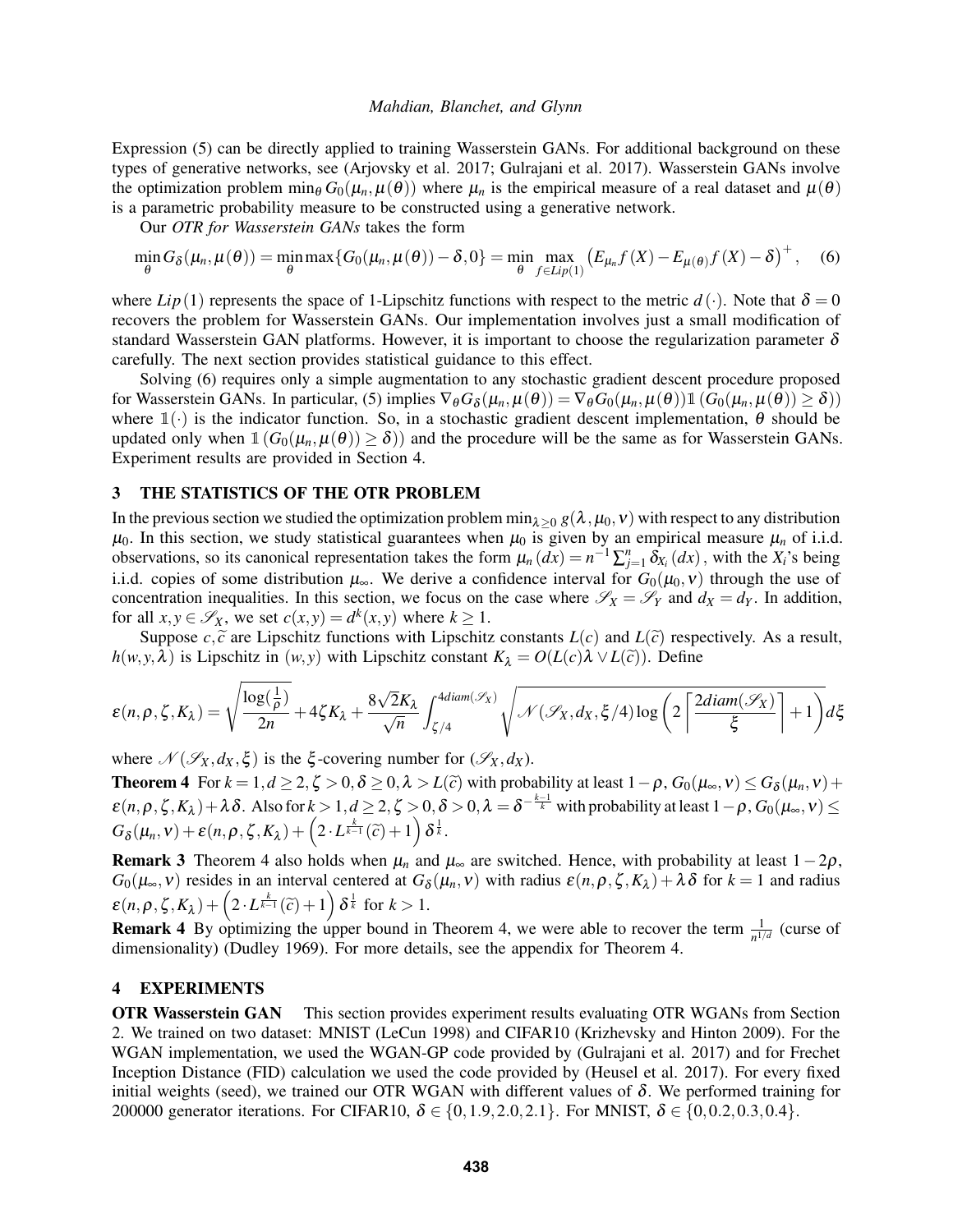Representative training results are provided in Figures [1a,](#page-6-0) [1b](#page-6-0) in log-log scale. Sample images generated by OTR WGAN are provided in Figures [1c,](#page-6-0) [1d.](#page-6-0) Our experiments indicate that with an 'appropriate' choice of  $\delta$ , OTR WGAN has a similar test loss performance to WGAN-GP. Also on the CIFAR10 dataset, they have similar Inception Score [\(Salimans et al. 2016\)](#page-11-14) performance. Moreover, OTR WGAN has either the same or faster FID [\(Heusel et al. 2017\)](#page-11-13) convergence rate than WGAN-GP. In addition, OTR WGAN trains faster than WGAN-GP because it skips training the Generator when the threshold criteria is not met. The 'appropriate' values for  $\delta$  were found using cross-validation. This 'appropriate' value for  $\delta$  should be slightly greater than min<sub>θ</sub>  $\mathcal{W}(\mu_n, \mu_\theta)$ . For values of  $\delta$  considerably larger than min<sub>θ</sub>  $\mathcal{W}(\mu_n, \mu_\theta)$ , training of OTR WGAN is faster; however, the FID performance of OTR WGAN is worse than WGAN-GP. On the other hand for values of  $\delta$  considerably less than min<sub>θ</sub>  $\mathcal{W}(\mu_n, \mu_\theta)$ , the thresholding becomes ineffective and OTR WGAN behaves similar to WGAN-GP. In addition, trying many different initial points (seeds) indicate that OTR WGAN is more stable and has less volatility compared to WGAN-GP.

<span id="page-6-0"></span>

Figure 1: FID versus generator iteration for comparison of OTR WGAN and WGAN-GP: (a) CIFAR10 (b) MNIST. In the legend,  $\delta$  is the OTR WGAN parameter. Sample images generated by OTR WGAN: (c) with  $\delta = 2.0$  when trained on CIFAR10 (d) with  $\delta = 0.3$  when trained on MNIST.

Estimating the Optimal Transport Cost In this section, we present simulation results denoting the value of optimal transport regularization for estimating the Wasserstein distance between measures.

Let  $\mu$ , *v* be two probability measures defined on  $\mathbb{R}^{20}$ . The measure *v* is constructed from 300 i.i.d samples of  $\mathcal{N}(0, I_{20\times20})$  where  $I_{20\times20}$  is the identity matrix. The measure  $\mu$  is also constructed from 300 i.i.d. sampling of a random vector  $X \in \mathbb{R}^{20}$  defined as follows. For each component  $X_i$  of  $X$  ( $1 \le i \le 20$ ),  $X_i := \rho R_i + (1 - \rho^2)^{\frac{1}{2}} T$  where  $\{R_i\}_{i=1}^{20}$ , *T* are i.i.d. and  $\mathcal{N}(0,1)$ . In particular,  $0 \le \rho \le 1$  specifies dependence of the *Xi*'s.

For  $n \in \mathbb{N}$ , let  $\mu_n$  be an empirical probability measure constructed from *n* i.i.d. samples from  $\mu$ . For  $\tilde{c} = c = || \cdot ||_2^2$ , we compute the values of  $G_{\delta_n}(\mu_n, v), G_0(\mu_n, v)$  where  $\delta_n = \frac{1}{n^{0.2}}$  $\frac{1}{n^{0.45}}$ . Then we compare them with the value of  $G_0(\mu, \nu)$ . To solve the optimal transport problems, the implementation from the Python Optimal Transport Library [\(Flamary, R'emi and Courty, Nicolas 2017\)](#page-10-8) was used.

Our experiments indicate for large enough values of *n*, the empirical cost functions  $G_0(\mu_n, v)$ ,  $G_{\delta_n}(\mu_n, v)$ often incur upward shifts relative to  $G_0(\mu, v)$ . This is illustrated in [2.](#page-7-0) Figure [2a](#page-7-0) and Figure [2b](#page-7-0) correspond to high and low dependence of the *Xi*'s, respectively.

# ACKNOWLEDGEMENTS

Support from NSF grants DMS-1720451 and DMS-1820942 as well as AFOSR MURI FA9550-20-1-0397 is gratefully acknowledged.

# A PROOF OF THEOREM [1](#page-3-1)

The result follows directly from Sion's min-max theorem (see [\(Sion 1958\)](#page-11-15)). First, the set  $\mathscr{D}_{\delta}(\mu_0)$  is convex because, by duality,  $D_c(\mu_0, \cdot)$  is convex (because since it is the supremum of linear functionals). Next,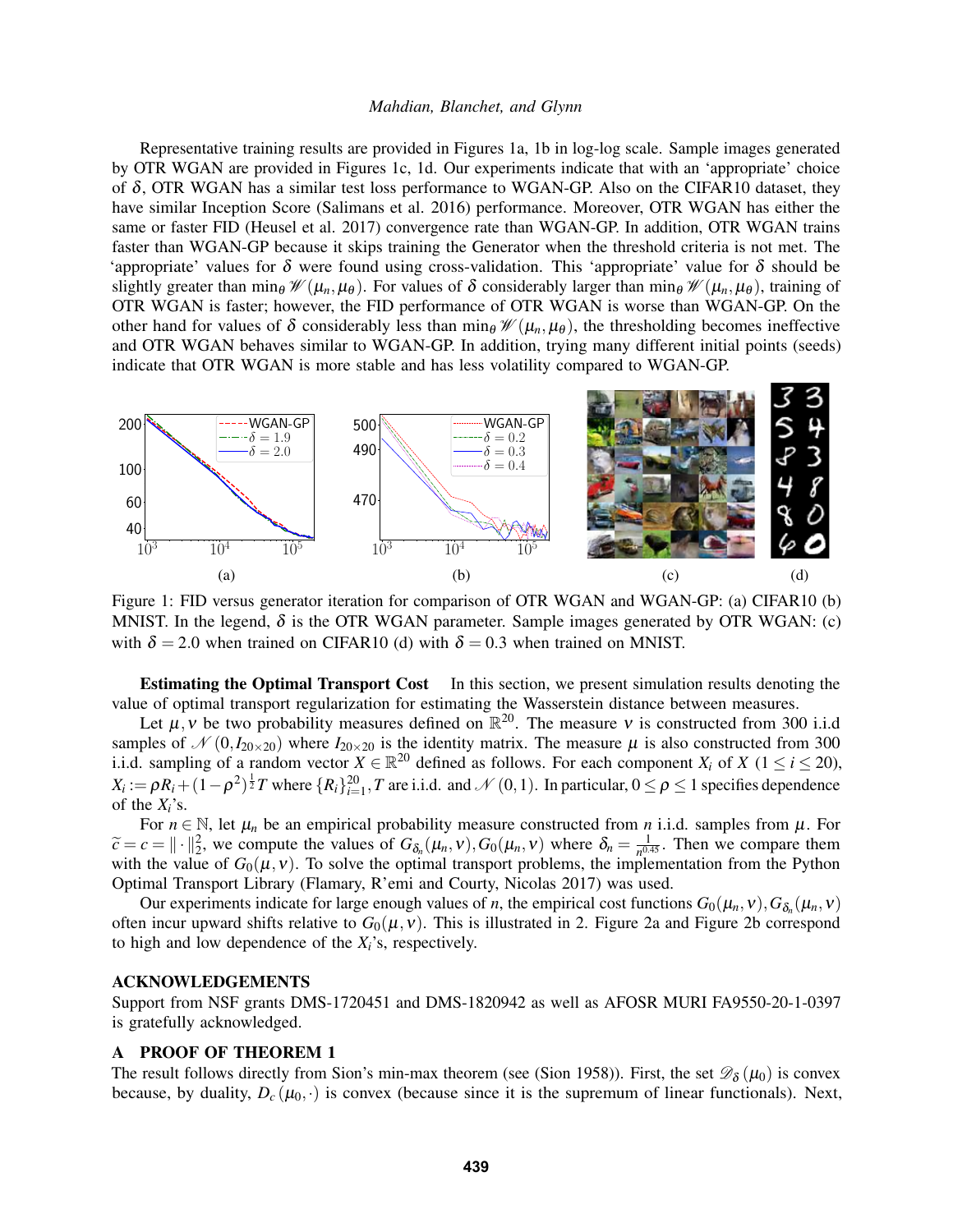<span id="page-7-0"></span>

Figure 2: Estimating the Optimal Transport Cost.

since the spaces involved are compact, the set  $\mathcal{D}_{\delta}(\mu_0)$  is compact in the weak convergence topology, by Prohorov's theorem. Furthermore, it is immediate that the set  $\mathscr{A}(\tilde{c})$  is convex. Finally, the objective function is bilinear both in  $(\mu, \nu)$ , on one hand, and  $(\alpha, \beta)$  on the other. By definition of weak convergence, the functional is continuous in the weak convergence topology since the elements in  $\mathscr{A}(\tilde{c})$  are both continuous, and bounded and the spaces are compact.

# B PROOF OF THEOREM [2](#page-3-2)

We have  $G_{\delta}(\mu_0, v) = \min_{D_c(\mu, \mu_0) \leq \delta} \min_{\pi \in \Pi_X, \gamma(\mu, v)} \mathbb{E}_{\pi} \widetilde{c}(X, Y)$ . Given a coupling  $\pi \in \Pi_X, \gamma(\mu, v)$  we can always have a coupling hetween *X* and *W*  $\alpha, \mu_0$  (by the gluing lemma, see (Villani 2003)). T can always have a coupling between *X* and  $W \sim \mu_0$  (by the gluing lemma, see [\(Villani 2003\)](#page-11-2)). Therefore, we have that  $G_{\delta}(\mu_0, v) = \min_{\pi} \{ \int \tilde{c}(x, y) \pi(dx, dy, dw) : \int c(x, w) \pi(dx, dw) \le \delta, \pi_w = \mu_0, \pi_v = v \}.$  So,

$$
-G_{\delta}(\mu_0, v) = \max_{\pi} \min_{\lambda \geq 0, h_1 \in C(\mathscr{S}_\chi), h_2 \in C(\mathscr{S}_Y)} \left[ \int -\widetilde{c}(x, y) \pi(dx, dy, dw) + \int h_1(w) \mu_0(dw) - \int h_1(w) \pi(dx, dy, dw) + \int h_2(y) v(dy) - \int h_2(y) \pi(dx, dy, dw) + \lambda \left( \delta - \int c(x, w) \pi(dx, dw) \right) \right].
$$

Further, Sion's min-max Theorem [\(Sion 1958\)](#page-11-15) is applicable because the value function is both linear in  $\pi$  and  $(h_1, h_2)$ . In particular, it is concave in  $\pi$  and convex in  $(h_1, h_2)$ . We then need to argue upper semicontinuity as function of  $\pi$  and lower semicontinuity as a function of  $(h_1, h_2)$ . We choose the topology of uniform convergence over the compact sets  $\mathscr{S}_X$  and  $\mathscr{S}_Y$ . Continuity then follows easily by Dominated Convergence. Now, to show upper semicontinuity as a function of  $\pi$ , we consider the space of probabilities under the weak convergence topology. It suffices to show that  $\int \tilde{c}(x, y) \pi(dx, dy, dw)$  and  $\int c(x, w) \pi(dx, dw)$  are lower semicontinuous<br>as a function of  $\pi$  since the remaining terms involving  $\pi$  involve integrals of continuous functions over as a function of  $\pi$ , since the remaining terms involving  $\pi$  involve integrals of continuous functions over compact sets (hence continuous and bounded functions) and therefore those remaining terms are directly seen to be continuous by the definition of weak convergence (denoted by  $\Rightarrow$ ). We need to show that if  $\pi_n \Rightarrow \pi$ as  $n \to \infty$ , then liminf  $\int c d\pi$ ,  $\geq \int c d\pi$ . By the Skorokhod representation, we may assume that there exists  $Z_n = (X_n, Y_n, W_n)$  such that  $Z_n$  has distribution  $\pi_n$  and *Z* having distribution  $\pi$ , such that  $Z_n \to Z$  almost surely as  $n \to \infty$ . Then, we have that liminf  $\int c d\pi_n = \liminf E(c(Z_n)) \ge \int E(\liminf c(Z_n)) \ge E(c(Z)) = \int c d\pi$ , where the first inequality follows by Fatou's lemma and the second inequality follows because *c* is lower semicontinuous. A similar argument holds for  $\tilde{c}$ . As a result,

$$
-G_{\delta}(\mu_0, \nu) = \min_{\lambda \geq 0, h_1 \in C(\mathscr{S}_\chi), h_2 \in C(\mathscr{S}_\chi)} \max_{\pi} \left[ \int \left( -\widetilde{c}(x, y) - h_1(w) - h_2(y) - \lambda c(x, w) \right) \pi(dx, dy, dw) + \lambda \delta + \int h_1(w) \mu_0(dw) + \int h_2(y) \nu(dy) \right].
$$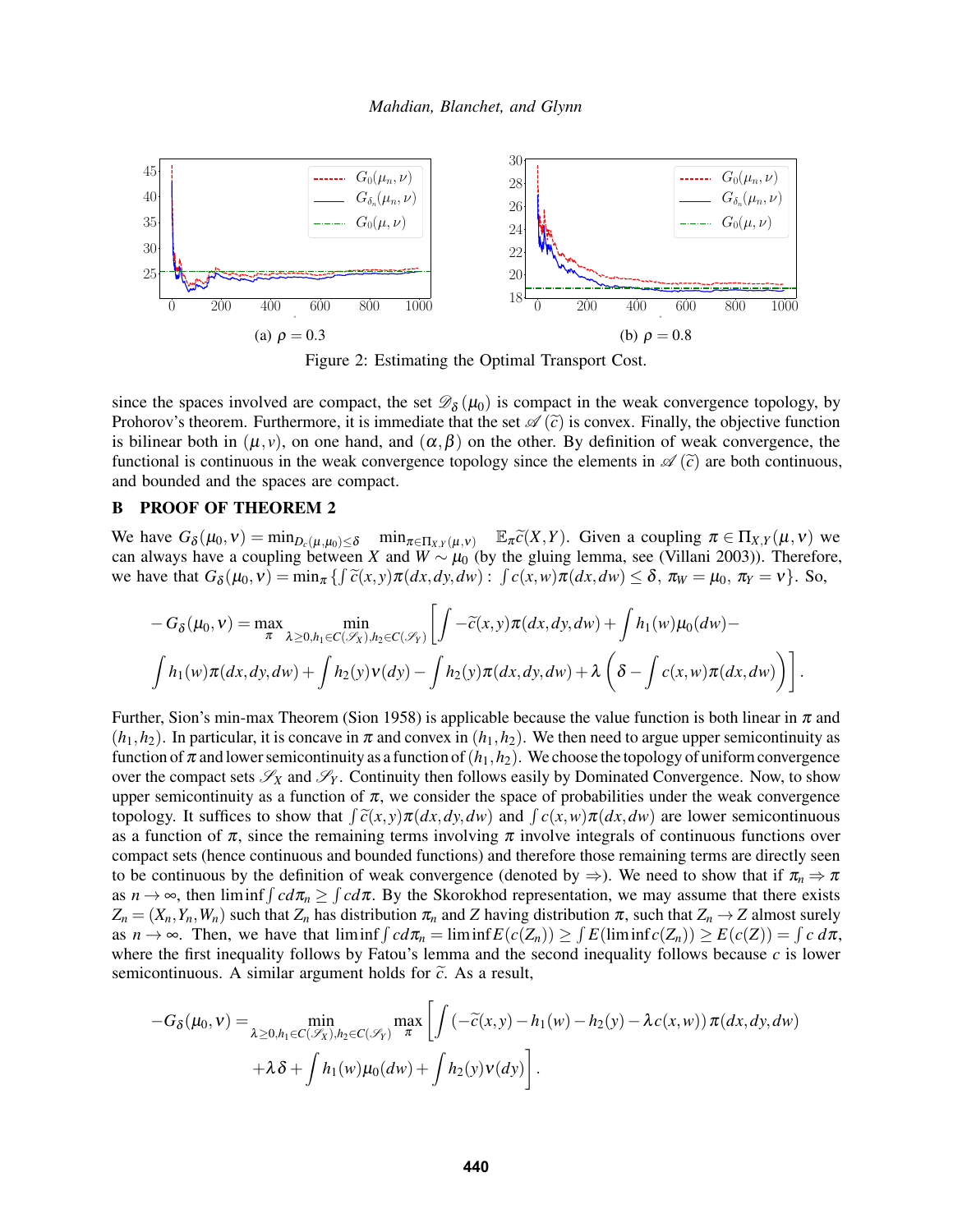The above expression implies that for all *x*, *y*, *w* we must have:  $-\tilde{c}(x, y) - h_1(w) - h_2(y) - \lambda c(x, w) \leq 0 \Rightarrow$  $\sup_x[-\tilde{c}(x, y) - \lambda c(x, w)] \le h_1(w) + h_2(y)$ . Therefore, the desired expression is obtained from the following.

$$
-G_{\delta}(\mu_0, v) = \min_{\lambda \ge 0} \max_{\pi \in \Pi_{W,Y}(\mu_0, v)} \left\{ \lambda \delta + \mathbb{E}_{\mu_0} h_1(W) + \mathbb{E}_{v} h_2(Y) \right\}
$$

$$
= \min_{\lambda \ge 0} \max_{\pi \in \Pi_{W,Y}(\mu_0, v)} \left\{ \lambda \delta + \mathbb{E}_{\pi} \left[ \sup_{x} \{ -\tilde{c}(x, Y) - \lambda c(x, W) \} \right] \right\}
$$

## C PROOF OF THEOREM [3](#page-4-1)

The differentiability of  $h(\cdot)$  in  $\lambda$  is an immediate result of Corollary 4 of [\(Milgrom and Segal 2002\)](#page-11-10). Define  $u(\lambda, \mu_0, \nu) = \max_{\pi \in \Pi_{W,Y}(\mu_0, \nu)}$   $\mathbb{E}_{\pi} [h(W, Y, \lambda)].$  Therefore,  $g(\lambda, \mu_0, \nu) = \delta \lambda + u(\lambda, \mu_0, \nu).$  In addition, define  $f(\pi, \lambda) = \mathbb{E}_{\pi} [h(W, Y, \lambda)]$ . We need to show  $\frac{\partial}{\partial \lambda} u(\lambda, \mu_0, v) = \mathbb{E}_{\pi_{\lambda}^*}$  $\left[\frac{\partial}{\partial \lambda} h(W, Y, \lambda)\right]$ . For this statement to hold, according to Corollary 4 of [\(Milgrom and Segal 2002\)](#page-11-10), a sufficient condition is as follows. The set  $\Pi_{W,Y}(\mu_0, v)$  needs to be compact,  $f(\pi, \lambda)$  needs to be continuous in  $\pi$ , and  $\frac{\partial}{\partial \lambda} f(\pi, \lambda)$  needs to be continuous in  $(\pi, \lambda)$ . In the remainder of this proof, we will show that this sufficient condition holds.

The set  $\mathscr{S}_X \times \mathscr{S}_Y$  is compact. Therefore, Prohorov theorem implies under the weak convergence topology,  $\Pi_{W,Y}(\mu_0, v)$  is a compact set.

On the other hand, the function  $-\tilde{c}(x, y) - \lambda c(x, w)$  is continuous in  $(x, w, y, \lambda)$  and the supremum sup<sub>*x*</sub> {− $\tilde{c}(x, y)$  −  $\lambda c(x, w)$ } is attained due to the compactness of  $\mathscr{S}_X, \mathscr{S}_Y$ . Define  $x^*(w, y, \lambda)$  to be the maximizing *x*, which will be unique (because  $\tilde{c}(\cdot, y) + \lambda c(\cdot, w)$  is strictly convex). Hence,  $\sup_x \{-\tilde{c}(x, y) - \lambda c(x, w)\} = -\tilde{c}(x^*(w, y, \lambda), y) - \lambda c(x^*(w, y, \lambda), w)$ . Then, Berge's maximum theorem [\(Aliprantis and Border 2006\)](#page-10-9) implies  $h(w, y, \lambda)$  is continuous in  $(w, y, \lambda)$  and  $x^*(w, y, \lambda)$  is upper hemicontinuous in  $(w, y, \lambda)$ . Moreover, since  $x^*$  is a single valued correspondence, it is continuous in  $(w, y, \lambda)$ .

Since it is defined on a compact set and continuous,  $h(\cdot,\cdot,\lambda)$  is bounded. Also,  $f(\cdot,\lambda)$  is linear in  $\pi$ . Therefore, under the weak convergence topology,  $f(\pi, \lambda)$  is continuous in  $\pi$ .

 $\text{Moreover, } \frac{\partial}{\partial \lambda} f(\pi, \lambda) \stackrel{(a)}{=} \mathbb{E}_{\pi} \left[ \frac{\partial}{\partial \lambda} h(W, Y, \lambda) \right] = \mathbb{E}_{\pi} \left[ -c(x^*(W, Y, \lambda), W) \right]$ . In this statement, (*a*) is an immediate result of the fact that  $h(\cdot)$  is convex in  $\lambda$  and the monotone convergence theorem together with the fact that  $h(\cdot)$  is differentiable in  $\lambda$ . Since  $c, x^*$  are continuous, the function  $-c(x^*(W, Y, \lambda), W)$  is continuous in  $(W, Y, \lambda)$ . For fixed  $\lambda$ , this function is bounded since it is defined on a compact set. Thus the bounded convergence theorem implies  $\frac{\partial}{\partial \lambda} f(\pi, \lambda)$  is continuous in  $\lambda$ . In addition,  $\frac{\partial}{\partial \lambda} f(\pi, \lambda)$  is continuous in  $\pi$  under the weak convergence topology. So,  $\frac{\partial}{\partial \lambda} f(\pi, \lambda)$  is continuous in  $(\pi, \lambda)$ .

### D PROOF OF THEOREM [4](#page-5-0) AND ADDITIONAL COMMENTS

**Proof of Theorem [4](#page-5-0)** It can be shown [\(Villani 2003\)](#page-11-2) that  $f(X_1, \dots, X_n) := \min_{\pi \in \Pi_{W,Y}( \mu_n, v) } \mathbb{E}_{\pi} \{-h(W, Y, \lambda) \} =$  $\sup_{\alpha(\cdot)\in Lip(K_{\lambda})}\{\mathbb{E}_{\mu_{n}}\alpha(W)+\mathbb{E}_{\nu}\alpha_{\lambda}^{h}\}$  $\{\chi^{h}(Y)\}$  where  $X_1, \dots, X_n$  are the i.i.d samples associated with the empirical measure  $\mu_n$ . *Lip*( $K_\lambda$ ) denotes the set of all  $K_\lambda$ -Lipschitz functions  $f(\cdot)$  defined on  $\mathscr{S}_X$  such that  $\min_{x \in \mathscr{S}_X} |f(x)| = 0$ . In addition,  $\alpha_{\lambda}^h$  $\lambda^{h}(y) := \sup_{w} \{-h(w, y, \lambda) - \alpha(w)\}.$ 

<span id="page-8-0"></span>**Proposition 1** For all 
$$
t > 0
$$
,  $\mathbb{P}(f(X_1, \dots, X_n) - \mathbb{E}f(X_1, \dots, X_n) \ge t) \le \exp\left(\frac{-2nt^2}{K_{\lambda}^2 \cdot diam^2(\mathcal{S}_X)}\right)$ 

Using McDiarmid's inequality [\(Boucheron et al. 2013\)](#page-10-10), to prove Proposition [1](#page-8-0) it suffices to show that  $f(\cdot)$  satisfies the bounded difference condition. Let  $X_1, \ldots, X_n, X'_n$  be i.i.d samples from the measure  $\mu_0$ . Let  $\mu_n, \mu'_n$  be the empirical measures associated with  $X_1, \ldots, X_{n-1}, X_n$  and  $X_1, \ldots, X_{n-1}, X'_n$  respectively.

.

$$
|f(X_1,...,X_n) - f(X_1,...,X_n')| = \left| \sup_{\alpha(\cdot) \in Lip(K_\lambda)} \{ \mathbb{E}_{\mu_n} \alpha(W) + \mathbb{E}_{\nu} \alpha_\lambda^h(Y) \} - \sup_{\alpha(\cdot) \in Lip(K_\lambda)} \{ \mathbb{E}_{\mu_n'} \alpha(W) + \mathbb{E}_{\nu} \alpha_\lambda^h(Y) \} \right|
$$
  

$$
\leq \left| \sup_{\alpha(\cdot) \in Lip(K_\lambda)} \{ \mathbb{E}_{\mu_n} \alpha(W) - \mathbb{E}_{\mu_n'} \alpha(W) \} \right| = \left| \sup_{\alpha(\cdot) \in Lip(K_\lambda)} \frac{\alpha(X_n) - \alpha(X_n')}{n} \right| \leq \frac{K_\lambda}{n} d(X_n, X_n') \leq \frac{K_\lambda}{n} diam(\mathcal{S}_X)
$$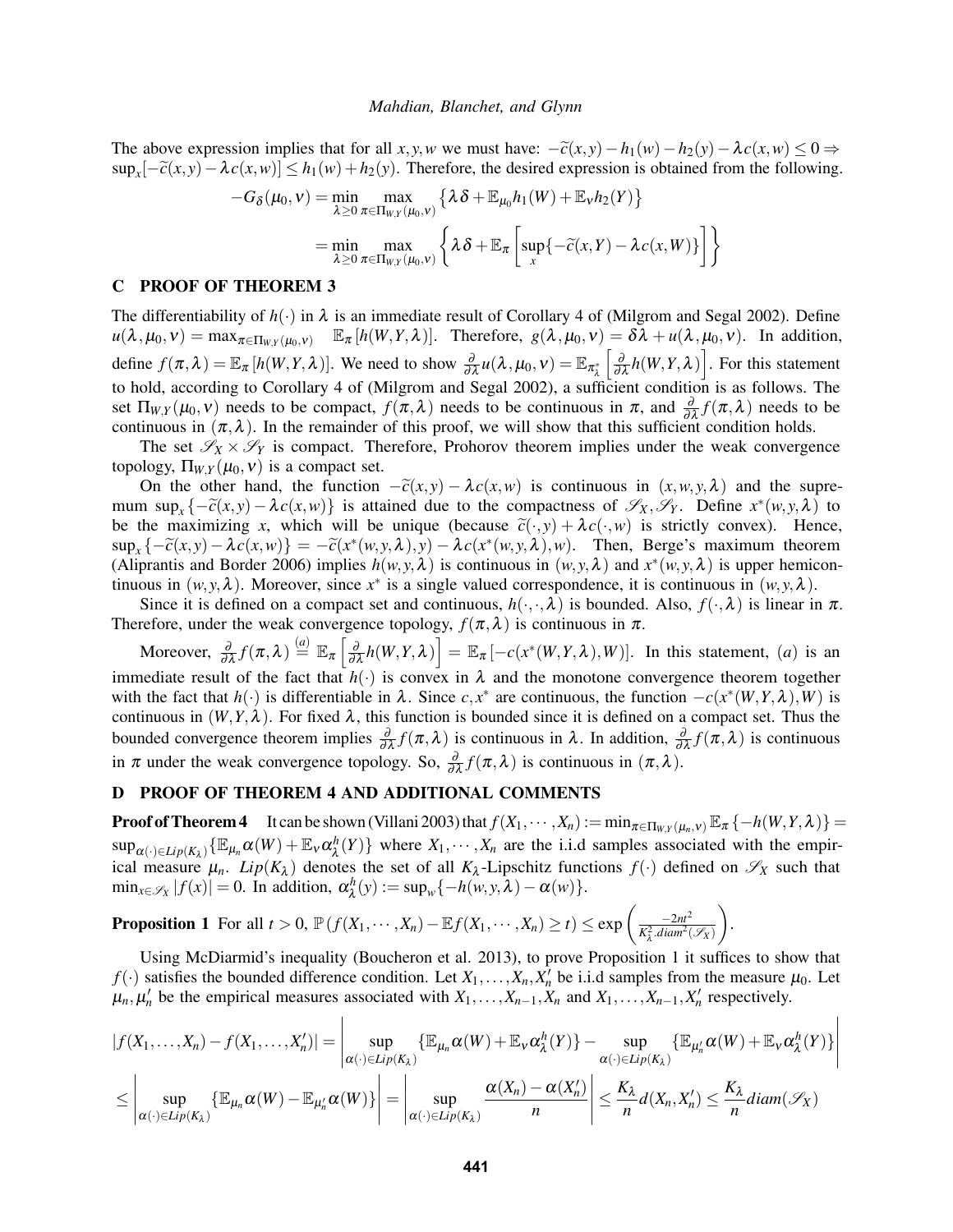<span id="page-9-1"></span>**Proposition 2** With probability at least  $1-\rho$ ,

$$
\min_{\pi \in \Pi_{W,Y}(\mu_n, v)} \mathbb{E}_{\pi} \left\{-h(W, Y, \lambda)\right\} - \min_{\pi \in \Pi_{W,Y}(\mu_0, v)} \mathbb{E}_{\pi} \left\{-h(W, Y, \lambda)\right\} \leq \sqrt{\frac{\log(\frac{1}{\rho})}{2n}} + 2R_n(Lip(K_\lambda))
$$

where  $R_n(\cdot)$  presents the Rademacher Complexity. The inequality also holds if  $\mu_n, \mu_0$  are swapped.

*Proof.*  
\n
$$
\min_{\pi \in \Pi_{W,Y}(\hat{\mu}_n, v)} \mathbb{E}_{\pi} \{-h(W, Y, \lambda)\} - \min_{\pi \in \Pi_{W,Y}(\mu_0, v)} \mathbb{E}_{\pi} \{-h(W, Y, \lambda)\} =
$$
\n
$$
\sup_{\alpha(\cdot) \in Lip(K_{\lambda})} \{\mathbb{E}_{\hat{\mu}_n} \alpha(W) + \mathbb{E}_{\nu} \alpha_{\lambda}^h(Y)\} - \sup_{\alpha(\cdot) \in Lip(K_{\lambda})} \{\mathbb{E}_{\mu_0} \alpha(W) + \mathbb{E}_{\nu} \alpha_{\lambda}^h(Y)\}
$$

Using Proposition [1,](#page-8-0) with probability at least  $1-\rho$ , the above expression is less than or equal to

$$
\sqrt{\frac{\log(\frac{1}{\rho})}{2n}} + \mathbb{E}\left[\sup_{\alpha(\cdot)\in Lip(K_{\lambda})}\{\mathbb{E}_{\hat{\mu}_n}\alpha(W) + \mathbb{E}_{\nu}\alpha_{\lambda}^h(Y)\} - \sup_{\alpha(\cdot)\in Lip(K_{\lambda})}\{\mathbb{E}_{\mu_0}\alpha(W) + \mathbb{E}_{\nu}\alpha_{\lambda}^h(Y)\}\right]
$$
  

$$
\leq \sqrt{\frac{\log(\frac{1}{\rho})}{2n}} + \mathbb{E}\left[\sup_{\alpha(\cdot)\in Lip(K_{\lambda})}\{\mathbb{E}_{\hat{\mu}_n}\alpha(W) - \mathbb{E}_{\mu_0}\alpha(W)\}\right] \stackrel{(a)}{\leq} \sqrt{\frac{\log(\frac{1}{\rho})}{2n}} + 2R_n(Lip(K_{\lambda}))
$$

where (a) is based on the first inequality in Section 5 of [\(Luxburg and Bousquet 2004\)](#page-11-16). The proof of the other inequality is similar.  $\Box$ 

Define 
$$
q_k = \begin{cases} \lambda \delta, & k = 1 \\ \left(2 \cdot L^{\frac{k}{k-1}}(\tilde{c}) + 1\right) \delta^{\frac{1}{k}}, & k > 1 \end{cases}
$$
. Now for the event of interest we have  
\n
$$
\{G_0(\mu_0, v) \le G_\delta(\mu_n, v) + \varepsilon(n, \delta, \zeta, K_\lambda) + q_k\}
$$
\n
$$
= \begin{cases} q_k \ge G_0(\mu_0, v) + \min_{\lambda \ge 0} \left\{ \delta \lambda + \max_{\pi \in \Pi_{W,Y}(\mu_n, v)} \mathbb{E}_\pi h(W, Y, \lambda) \right\} - \varepsilon(n, \delta, \zeta, K_\lambda) \right\}
$$
\n
$$
= \begin{cases} \exists \lambda \ge 0 : q_k \ge \delta \lambda + \max_{\pi \in \Pi_{W,Y}(\mu_n, v)} \mathbb{E}_\pi h(W, Y, \lambda) - \max_{\pi \in \Pi_{X,Y}(\mu_0, v)} \mathbb{E}_\pi h(X, Y, \lambda) - \varepsilon(n, \delta, \zeta, K_\lambda) \end{cases}
$$
\n
$$
+ \min_{\pi \in \Pi_{X,Y}(\mu_0, v)} \mathbb{E}_\pi \tilde{c}(X, Y) + \max_{\pi \in \Pi_{X,Y}(\mu_0, v)} \mathbb{E}_\pi h(X, Y, \lambda) \end{cases}
$$

<span id="page-9-0"></span>Below, we show that the above event occurs with probability at least  $1-\rho$ . **Lemma 1** Let  $(\mathcal{S}, d)$  present a compact metric space. Also let  $f : \mathcal{S} \to \mathbb{R}$  be an L-Lipschitz function (for  $L >$ 0) (i.e. for  $x, y \in \mathscr{S}$ ,  $|f(x) - f(y)| \le L \cdot d(x, y)$ ). For  $k \ge 1, \lambda > 0$ , define  $y_x := \arg \max_{y \in \mathscr{S}} \{f(y) - \lambda \cdot d^k(x, y)\}.$ Then for  $k = 1$  and  $\lambda > L$ ,  $y_x = x$ . Also for  $k > 1$ ,  $d(y_x, x) \le (L/\lambda)^{1/(k-1)}$ .

Lemma [1](#page-9-0) is an immediate result of the following.

$$
f(x) = f(x) - \lambda \cdot d^k(x, x) \le f(y_x) - \lambda \cdot d^k(x, y_x) \Leftrightarrow \lambda \cdot d^k(x, y_x) \le f(y_x) - f(x) \le L \cdot d(x, y_x)
$$
  

$$
\Leftrightarrow (\lambda d^{k-1}(x, y_x) - L)d(x, y_x) \le 0
$$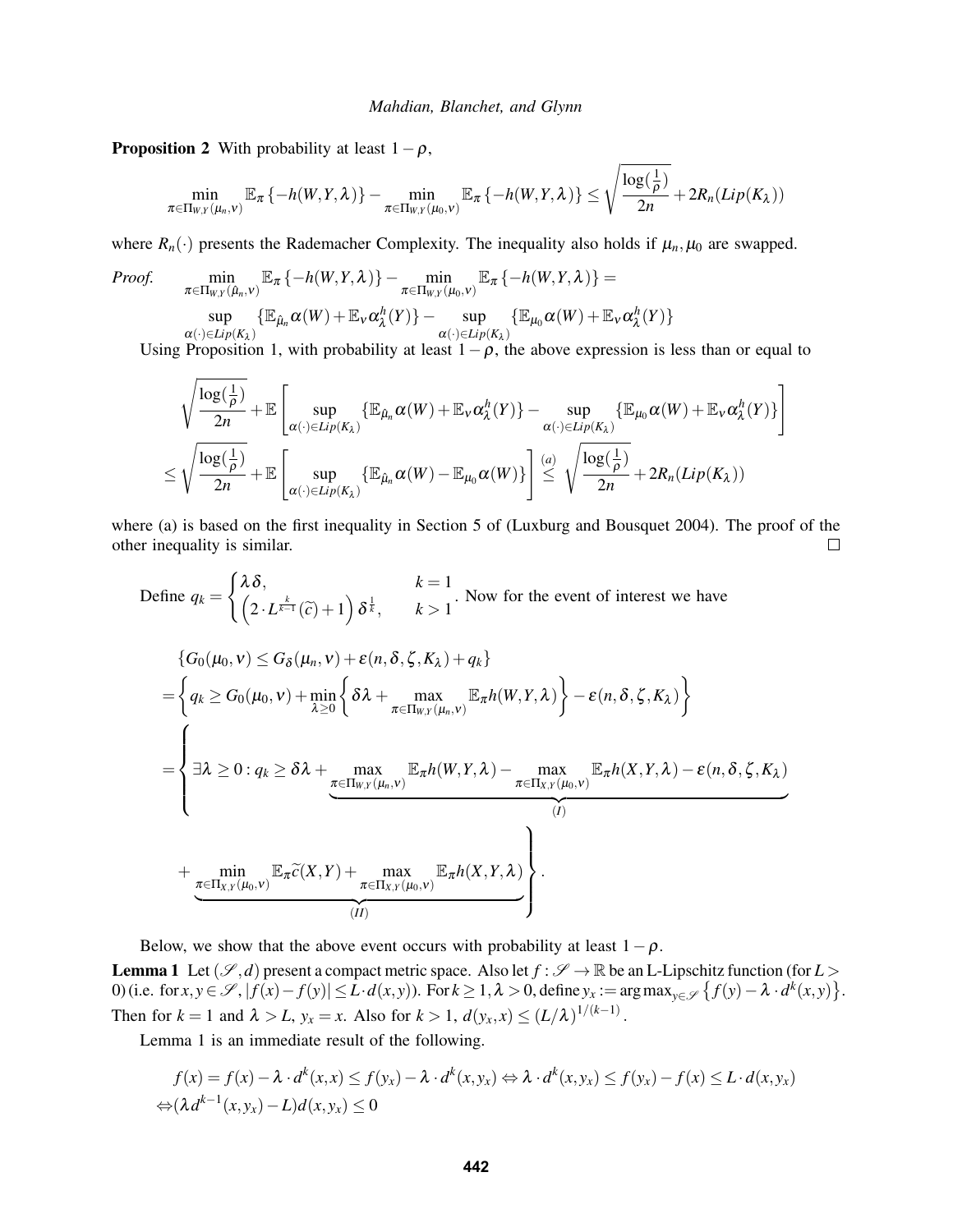For (*I*), using Proposition [2](#page-9-1) with probability at least  $1 - \rho$ :

$$
\max_{\pi \in \Pi_{X,Y}(\mu_n, v)} \mathbb{E}_{\pi} h(X, Y, \lambda) - \max_{\pi \in \Pi_{X,Y}(\mu_0, v)} \mathbb{E}_{\pi} h(X, Y, \lambda) - \varepsilon(n, \delta, \zeta, K_{\lambda})
$$
  

$$
\leq \sqrt{\frac{\log(\frac{1}{\rho})}{2n}} + R_n(Lip(K_{\lambda})) - \varepsilon(n, \delta, \zeta, K_{\lambda}) \leq 0
$$

where (a) is due to Theorem 18 of [\(Luxburg and Bousquet 2004\)](#page-11-16). For (*II*):

$$
\min_{\pi \in \Pi_{X,Y}(\mu_0, v)} \mathbb{E}_{\pi} \widetilde{c}(X, Y) + \max_{\pi \in \Pi_{X,Y}(\mu_0, v)} \mathbb{E}_{\pi} h(X, Y, \lambda) = \max_{\pi \in \Pi_{X,Y}(\mu_0, v)} \mathbb{E}_{\pi} h(X, Y, \lambda) - \max_{\pi \in \Pi_{X,Y}(\mu_0, v)} \mathbb{E}_{\pi} \{ -\widetilde{c}(X, Y) \}
$$
\n
$$
\leq \max_{\pi \in \Pi_{X,Y}(\mu_0, v)} \mathbb{E}_{\pi} \{ h(X, Y, \lambda) + \widetilde{c}(X, Y) \}.
$$

For  $k = 1$  $k = 1$ , Lemma 1 indicates  $h(x, y, \lambda) + c(x, y) = 0$  for  $\lambda > L(c)$  and all  $(x, y)$ . This concludes the proof for  $k = 1$  $k = 1$ . For  $k > 1$ , Lemma 1 shows that for all  $(x, y)$ ,  $h(x, y, \lambda) + \tilde{c}(x, y) \le L(\tilde{c}) \left(L(\tilde{c})/\lambda\right)^{\frac{1}{k-1}} + \lambda \left(L(\tilde{c})/\lambda\right)^{\frac{k}{k-1}} =$  $2L^{\frac{k}{k-1}}(\tilde{c})/\lambda^{\frac{1}{k-1}}$ . Now setting  $\lambda = (\frac{1}{\delta})^{\frac{k-1}{k}}$ , we get  $\delta\lambda + (II) \leq (2 \cdot L^{\frac{k}{k-1}}(\tilde{c}) + 1)\delta^{\frac{1}{k}} = q_k$ .<br>Additional Comments From Theorem 18 of (Luxburg and Bousquet 2004).

Additional Comments From Theorem 18 of [\(Luxburg and Bousquet 2004\)](#page-11-16), for connected and centered sets  $\mathscr{S}_X$ , with the following (tighter) definition for  $\varepsilon(n, \rho, \zeta, K_\lambda)$ , Theorem [4](#page-5-0) still holds.

$$
\sqrt{\frac{\log(\frac{1}{\rho})}{2n}} + 4\zeta K_{\lambda} + \frac{8\sqrt{2}K_{\lambda}}{\sqrt{n}} \int_{\zeta/4}^{2diam(\mathscr{S}_X)} \sqrt{\mathscr{N}(\mathscr{S}_X, d_X, \xi/2) \log 2 + \log\left(2\left\lceil \frac{2diam(\mathscr{S}_X)}{\xi} \right\rceil + 1\right)} d\xi
$$

In particular when  $\mathscr{S}_X = [0,1]^d$  and  $d_X$  is the Euclidean metric,  $\mathscr{N}(\mathscr{S}_X, d_X, \xi) \leq \frac{H_d}{\xi d}$  $\frac{H_d}{\xi^d}$  for  $\xi \le 1$  and some  $H_d > 0$ . So, minimizing  $\zeta$  for  $d > 2$  and sufficiently large values of *n* results in

$$
\varepsilon(n,\rho,\zeta,K_\lambda)\leq \sqrt{\frac{\log(\frac{1}{\rho})}{n}}+\left(\frac{32K_\lambda d}{d-2}\right)\left(\frac{H_d\cdot \log 2}{2n}\right)^{1/d}+\frac{(8\sqrt{2})(8+2\sqrt{H_d\cdot \log 2})diam(\mathscr{S}_X)K_\lambda}{\sqrt{n}}.
$$

The *n*<sup>-1/*d*</sup> factor (curse of dimensionality) aligns with [\(Dudley 1969;](#page-10-4) [Weed and Bach 2019\)](#page-11-5).

#### REFERENCES

<span id="page-10-1"></span>Abadeh, S. S., P. M. M. Esfahani, and D. Kuhn. 2015. "Distributionally robust logistic regression". In *Advances in Neural Information Processing Systems*, 1576–1584.

<span id="page-10-9"></span>Aliprantis, C. D., and K. C. Border. 2006. *Infinite Dimensional Analysis*. Third ed. Springer.

<span id="page-10-0"></span>Arjovsky, M., S. Chintala, and L. Bottou. 2017. "Wasserstein generative adversarial networks". In *International Conference on Machine Learning*, 214–223.

<span id="page-10-7"></span>Bertsekas, D. P. 2015. *Convex optimization algorithms*. Athena Scientific.

- <span id="page-10-6"></span>Blanchet, J., Y. Kang, and K. Murthy. 2019. "Robust Wasserstein profile inference and applications to machine learning". *Journal of Applied Probability* 56(3):830–857.
- <span id="page-10-3"></span>Blanchet, J., and K. Murthy. 2019. "Quantifying distributional model risk via optimal transport". *Mathematics of Operations Research*.
- <span id="page-10-10"></span>Boucheron, S., G. Lugosi, and P. Massart. 2013. *Concentration Inequalities: A Nonasymptotic Theory of Independence*. Oxford university press.
- <span id="page-10-2"></span>Cuturi, M. 2013. "Sinkhorn distances: Lightspeed computation of optimal transport". In *Advances in Neural Information Processing Systems*, 2292–2300.

<span id="page-10-4"></span>Dudley, R. 1969. "The speed of mean Glivenko-Cantelli convergence". *The Annals of Mathematical Statistics* 40(1):40–50.

- <span id="page-10-5"></span>Esfahani, P. M., and D. Kuhn. 2018. "Data-driven distributionally robust optimization using the Wasserstein metric: Performance guarantees and tractable reformulations". *Mathematical Programming* 171(1-2):115–166.
- <span id="page-10-8"></span>Flamary, R'emi and Courty, Nicolas 2017. "POT Python Optimal Transport library".